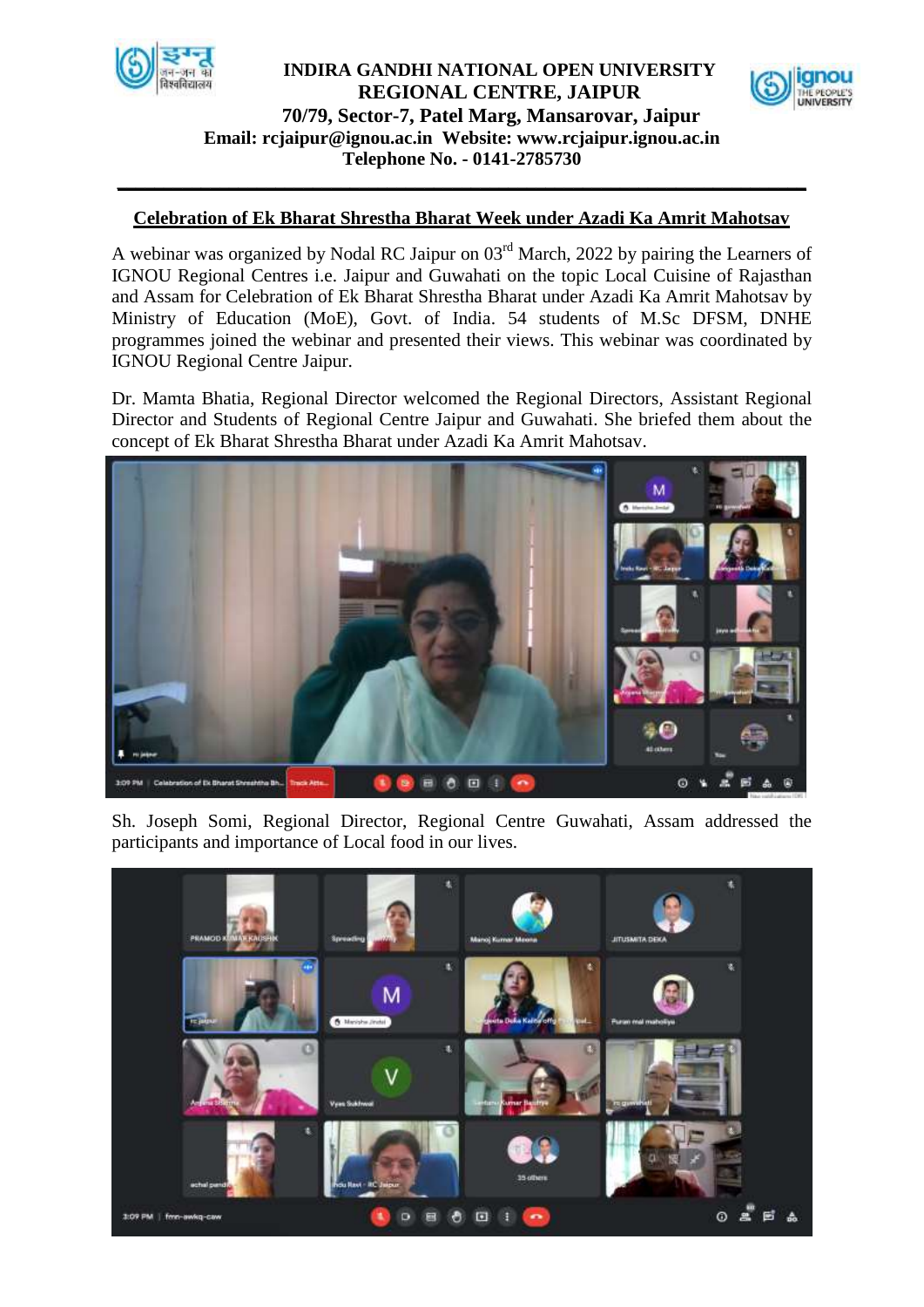Dr. Md. Baniyamuddin, Assistant Regional Director, Regional Centre Guwahati motivated the leaners to share the views about local cuisine of the respective regions.

05 Learners of Regional Centre Jaipur and 06 learners from RC Guwahati gave presentations on the local food/dishes of their respective region.

The ingredients used, cooking procedure and nutrition content of local food items of Assam such as Papaya Khar, Fish Tenga, Bhedalata Masor Anja, Poita Bhat, Rice Beer etc. were presented by Learners of RC Guwahati. The presenters of RC Guwahati were Ms. Sangeeta Deka, Ms. Lukima Borua, Ms. Bristisnata Gogoi, Ms. Jitusmita Deka, Ms. Ritusmita Shivam, Ms. Achal Pandit.



The local vegetation, culture, festivals and food prepared by the local people of Rajasthan were presented by the Learners of RC Jaipur. The local dishes such as Dal- Baati- Churma, Kachori, Gatte ki Sabji, Kair Sangri ki Sabji etc. were presented by Learners Ms. Anjana Singh, Ms. Anjana Mishra, Ms. Aditi Dubey, Mr. Puran Maholiya and Academic Counselor Dr. Isha Sukhwal gave a presentation on preparation of Vegetable from raw Turmeric.



Dr. Indu Ravi, Assistant Regional Director, IGNOU Regional Centre Jaipur moderated the programme and briefed the students about objectives of the programme.